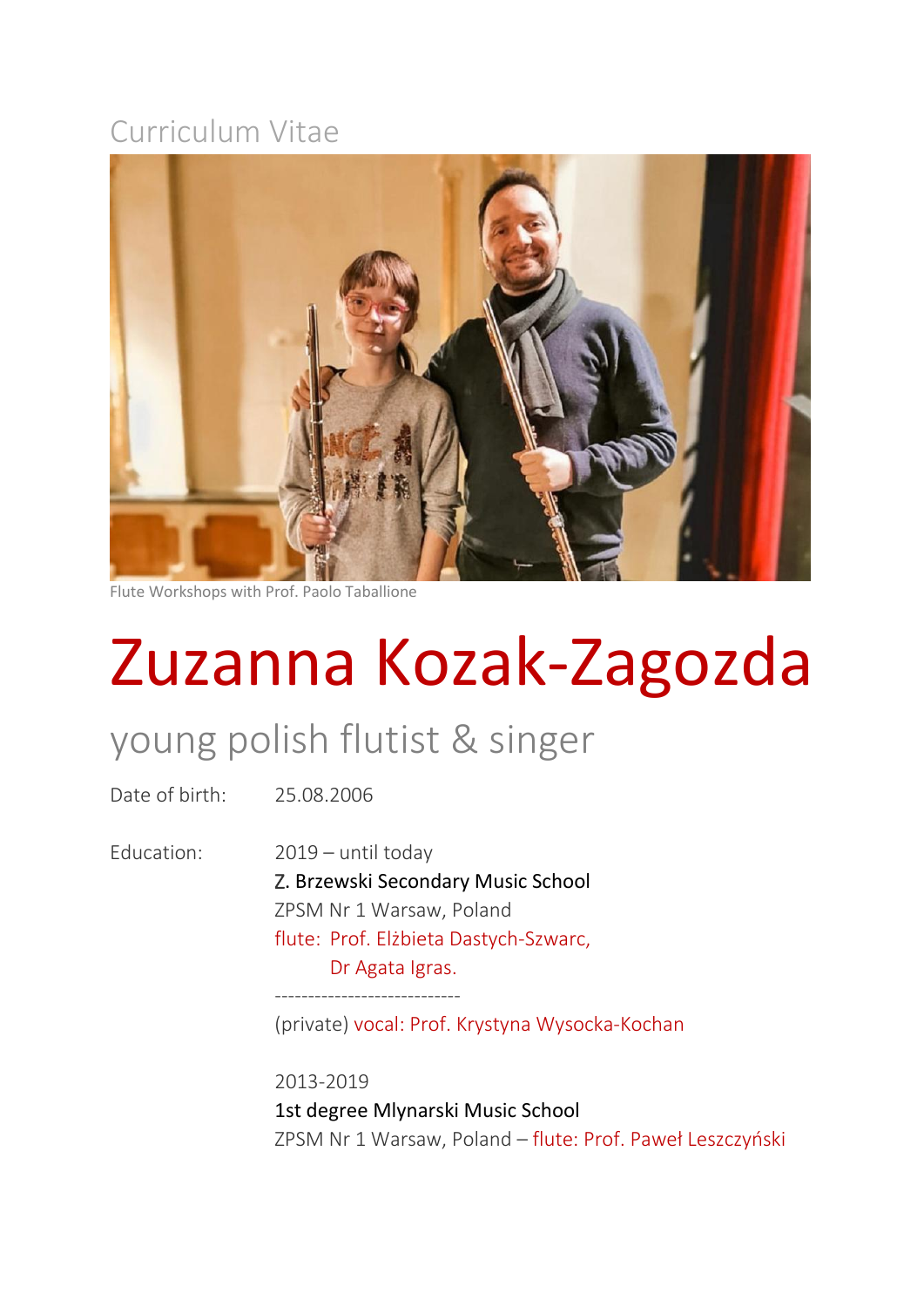| Courses:      | Falaut Campus – online edition - Italy<br>24-28.08.2020                                                                                                      |
|---------------|--------------------------------------------------------------------------------------------------------------------------------------------------------------|
|               | Music workshops "Play with the Master"<br>July 12 - July 18, 2020 Gniezno<br>Master class - prof. Mario Caroli -                                             |
|               | <b>Winter Flute Workshops</b><br>10-16.02.2020 Szczawno - Zdrój<br>prof. Paolo Taballione<br>prof. Aldo Baerten                                              |
| Achievements: | XIX National Spring Flute Festival<br>Sochaczew, Poland 8.05.2021<br>- 1st place in group 4                                                                  |
|               | XIII Polish National Vocal Competition Ludomir Różycki<br>Gliwice, Poland 15-17.04.2021<br>- special award of the "Young Musicians" Foundation               |
|               | 5th National Flute Competition for students of 2nd degree<br>music schools<br>Bielsko-Biała, Poland 18-20.03.2021<br>- 2nd place (the first was not awarded) |
|               | 5th International Flute Competition Jastrzębie Zdrój, Poland<br>24-26.10.2019 - 1st place in category 1, group 2                                             |
|               | 4th International Competition of Wind Instruments "Finalis"<br>2019" - Białystok, Poland<br>12-16.11.2019 - Gold medal in the Flute category                 |
|               | XXVIII Confrontations of Wind Instruments Oława, Poland<br>25-27.03.2019 - First place - main prize                                                          |
|               | XXVI Competition of Children's Duets "Duettino" Warsaw<br>Poland<br>29.11.-01.12.2018 - First degree award                                                   |
|               | XVII National Spring Flute Festival Sochaczew, Poland<br>18/04/2017 - 1st place in group 3                                                                   |
|               |                                                                                                                                                              |